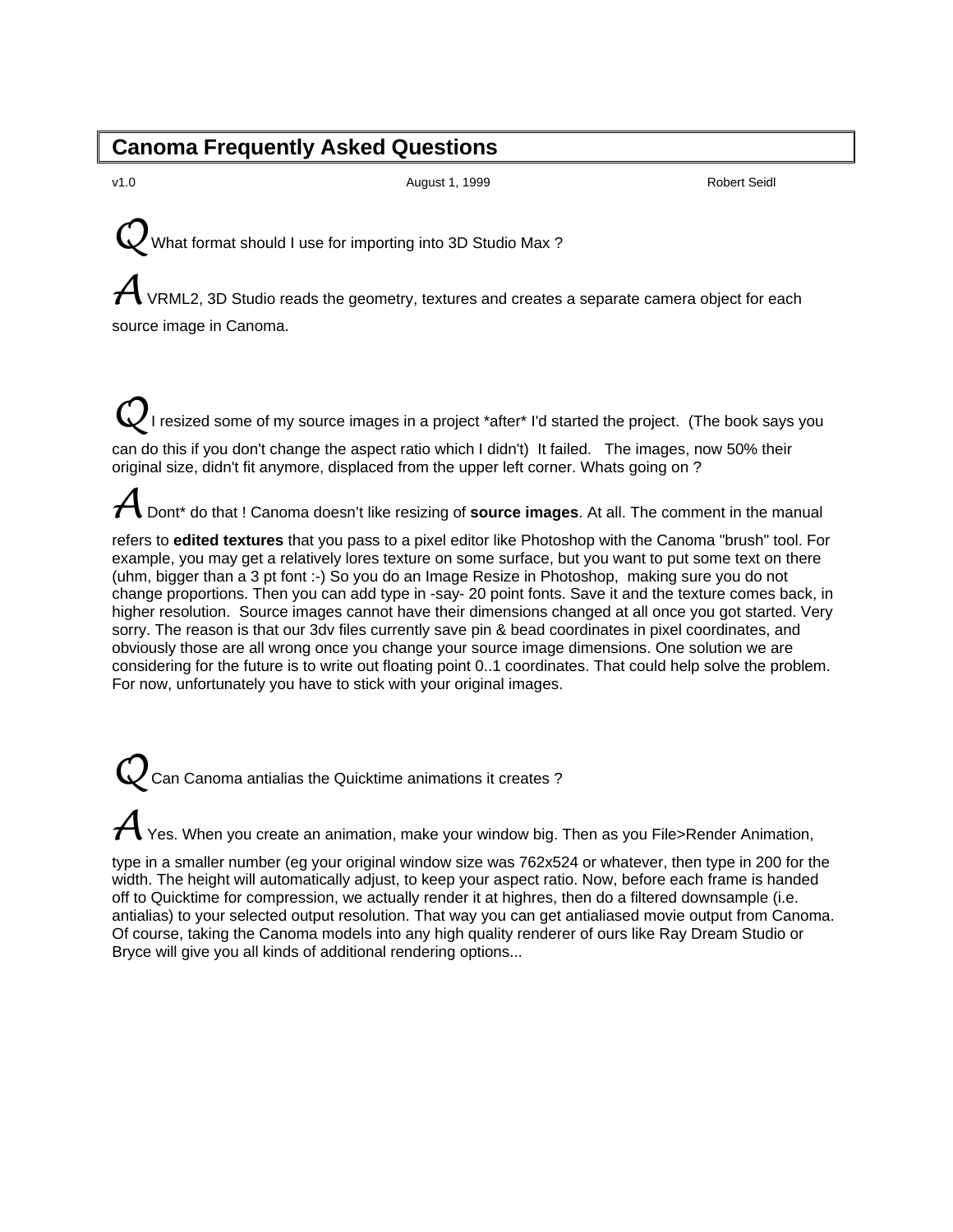What is the memory consumption of Canoma images – I run out of memory even when I use very high JPG compression ?

Whatever the compressed images are on disk (JPG, TIFF, BMP etc.) they are in memory as 24 bit

RGBA images. So the math is: height (in pixels) \* width (in pixels) \* 4 bytes = total # bytes for in-memory picture. In addition, there is a fairly substantial amount of working RAM necessary to generate high quality textures. On the Macintosh, you may want to give Canoma more memory by selecting the application icon and changing the value in the Get Info dialog.

only have a single picture for my project because it is a historical photograph and it is not even from a very good point of view. Because of that, I cannot really specify depths of objects properly. Any tips ?

You can cheat by creating a second, artificial view from the side in which you can – arbitrarily – set

the depths of objects with beads on their back edges. Here is what you do: In Photoshop, create a 200x100 image, fill with medium gray. Then paint the alpha channel so that all the pixels are masked (except a single one, perhaps at the upper left corner - this is to avoid a known problem when all pixels are masked - sorry) Then you can add this image to your project. Since all (well almost all) pixels are masked, Canoma will not use that picture for texturing. But you can "model" in it by adding pins or beads. I would suggest adding only 3-4 pins to fix rotation, and scale of your model and for the rest use beads, for example to determine the depth of objects that was indeterminate from the (single?) other picture. If you use too many pins, you may "overconstrain" the model with wrong information, since you dont really see the scene in that fake picture, you wont know exactly where to place the pins. Also, dont forget to use the trackball for rough orientation before applying the first pins, so the model is already in approximately the right place.

What is the "Polish Solution" option and when it should be used?

Ok. Fasten your seat belt. Canomas main task is to find & maintain reasonable values for so-called

free parameters, like position, orientation, and dimensions of various primitives as well as all the camera information (focal length, position etc.) There can be quite a few of those (even hundreds) It has to find these values subject to the constraints that the user has provided (pins, beads, glue, align, stack, concentric etc.) In principle, Canoma tries to find a globally correct solution (i.e. taking all the constraints into account) When this gets too big a problem to solve, Canoma tries to select a subset to solve. This way it can remain interactive while dragging. However, it may not change all the parameters. Polish Solution actually does a full evaluation of the whole problem. It can take longer but will take all constraints and parameters into account. Usually there wont be much difference between before & after polishing.

While you polish, there will be current error value displayed at the bottom of the screen, that will usually become smaller, indicating Polish is actually succeeding in finding a better overall set of parameters. If that number doesn't change any more, you might as well ESC (escape key) out of polishing – the changes will be negligible.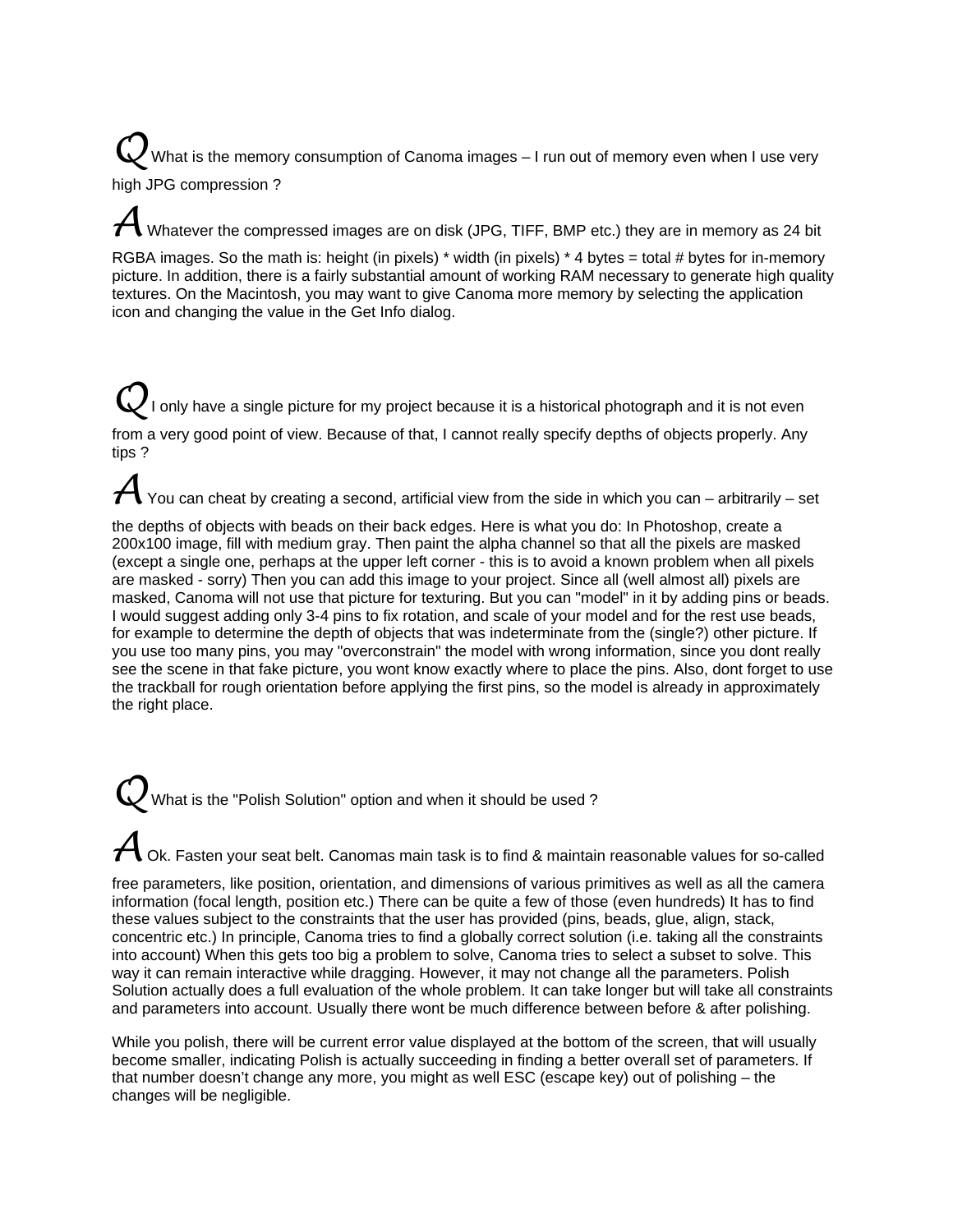Another hint: turn on the "stress display", which is the bottom of the three gray/purple buttons on the top right hand side of the editing window. Canoma will then display faint gray wireframes where IT thinks primitives are. If you modeled everything correctly, you wont see a discrepancy between your yellow/red wireframes and these gray ones. But if you "stress out" canoma by giving wrong input, you will see the gray frames "tearing" away from the usual yellow/red wireframes. You can try this even with a single box: pin 4 corners then noodle around with the 5th to see it stress.

What is a translation sweep?

A translation sweep or extrusion is a planar contour (in Canomas case a polygonal one) that is

extruded straight back in a perpendicular direction from the contour plane. Its handy for modeling logos, irregular roof shapes, people "cutouts", cars etc. The translation sweep primitive is to the left of the polygon primitives in the Canoma prims. They start life as a triangular prism, but with the pen tool (or accelerator SHIFT key) you can subdivide its contour edges to create more contour points (even approximate a curve). You can also delete existing contour points by clicking on them. (Polygons and Curtain work the same way with SHIFT/pen tool)

I'd like to see a second use for Alpha channels: could they be used to make certain areas of an

image transparent such as lattice work, small railings, phone wires, etc. I have a scene where a building has a sign on it's roof that is just letters held up with a frame of wrought iron struts. Too complicated to model all the pieces of course, but a single card plane mapped with the image and an alpha to cut out the spaces around the letters would give the illusion of a complicated piece of detail with little effort except making the Alpha channel. Or is this best done in another program after the model has been exported? Maybe so, because I know Bryce could do this in a snap.

This is an excellent idea. Yes, it should be done as a postprocess on the final textures that Canoma

emits to OBJ or VRML file formats. It is a very effective trick to make foliage seem semi-transparent (just massage a noisy alpha channel a little and you can look through portions of a tree canopy) The export format for Canoma textures is JPG, which is nicely compressed on disk, but does not allow for an alpha channel. So a little bit of extra work is required: first you edit the appropriate texture (you will probably want an image browsing application to find it) to add the alpha channel and save it in a format capable of storing the alpha channel. For VRML use, the recommended format is PNG and for use in Bryce, TIFF is recommended. Then you have to change the reference to the texture from the old jpg file to your new PNG/TIFF file. Since both VRML and OBJ are simple text files this is easy. Find all occurrences of the old filename and replace them with the new filename (A texture might be used more than once, for example when texture stealing is on or when it is used for both the ambient and diffuse channels in an OBJ file)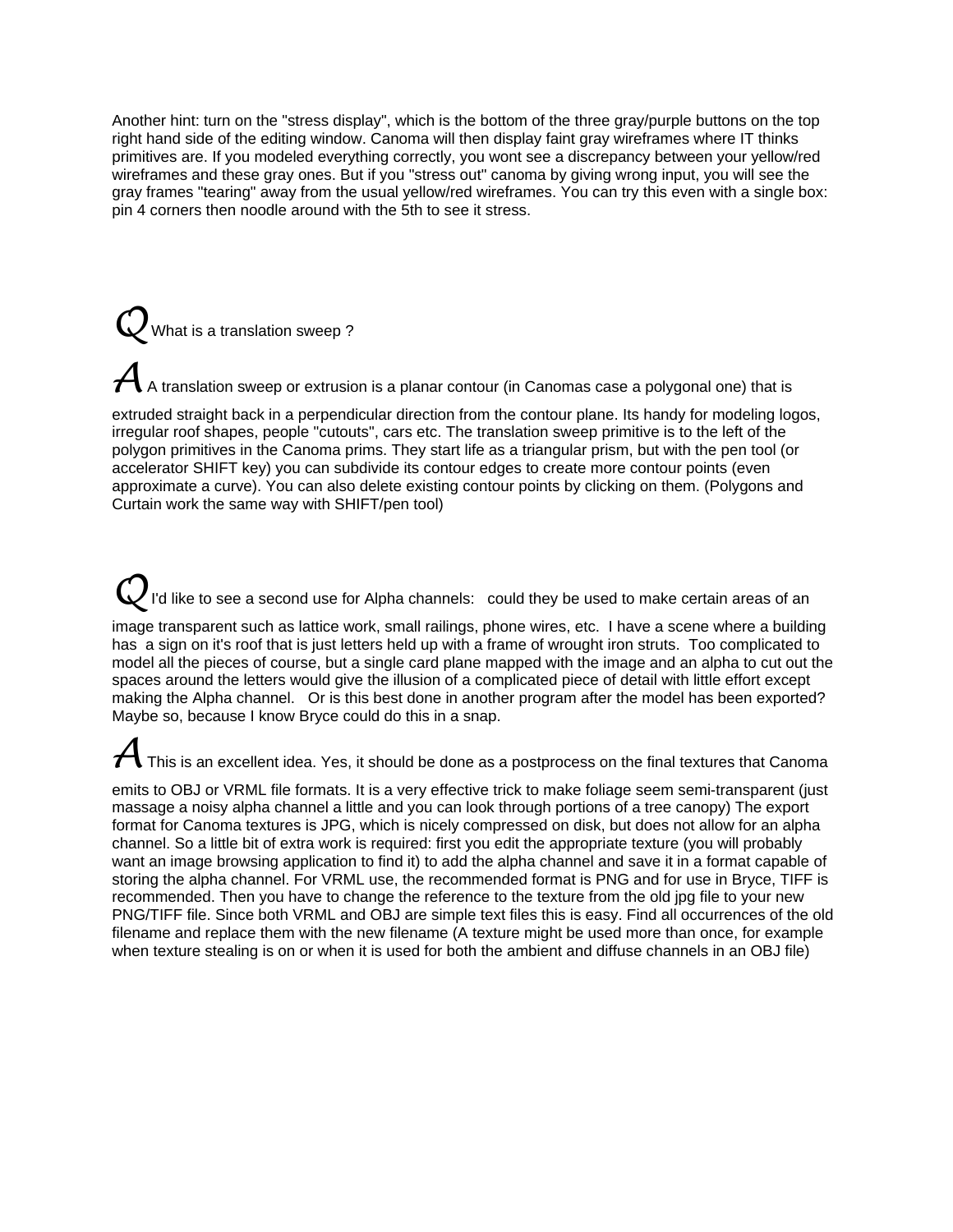# When should I use pins, glue or beads?

Use pins to fix corners of the wireframe, beads to pull edges to the right place and glue to attach two objects together in some fashion. Always start modeling with pins, then perhaps beads and last glue if needed.

I gather that it's advisable to have a minimum of pins, that is don't over pin things. Am I right? Does each pin give Canoma another (set of) number(s) it has to crunch? Sometimes I can move an existing pin just a bit and it moves an unpinned corner to the right place. Is this advisable? i.e. Don't put pins on corners that are already lining up okay?

Exactly right, fewer pins mean less work. In the very beginning of a project however you really need

to provide some pins to tell Canoma about the perspective in a scene. But in general you only need to pin things that are "off" their correct positions on the picture.

Is using Glue a good idea whenever possible? Does Glue help Canoma in some way do less work?

Glue allows you to specify a spatial relationship between two objects without having to use pins. For

example, you could glue the corners of two objects together with a single glue instead of two separate pins. If you know two surfaces are aligned, glueing their edges together or at least a corner to an edge is a good way of telling Canoma about this geometric relationship.

Glue can be very handy to tell Canoma relative position, like "this buildings front is in line with the other buildings front". If you do not see bottoms of buildings, glue can be useful to fix their relative position (since the y-coordinate of the bottom corners will determine depth away from viewer, getting y wrong a few pixels in a shallow perspective could slide them hundreds of meters forward or backwards. Glue allows you to say "the bottom front of this building is the same distance as the front or back of this other building" without actually specifying a pin which would likely be imprecise.

The other common use for glue is fixing stacked objects to their base in the right place: roofs, columns etc.

One word of caution: dont use too much glue too early in a project. Canoma will shrink the whole scene to make the glue smaller (its aim) but that will make the model less controllable. Not a hard and fast rule, but you should probably have 2 or 3 well pinned objects before adding glue.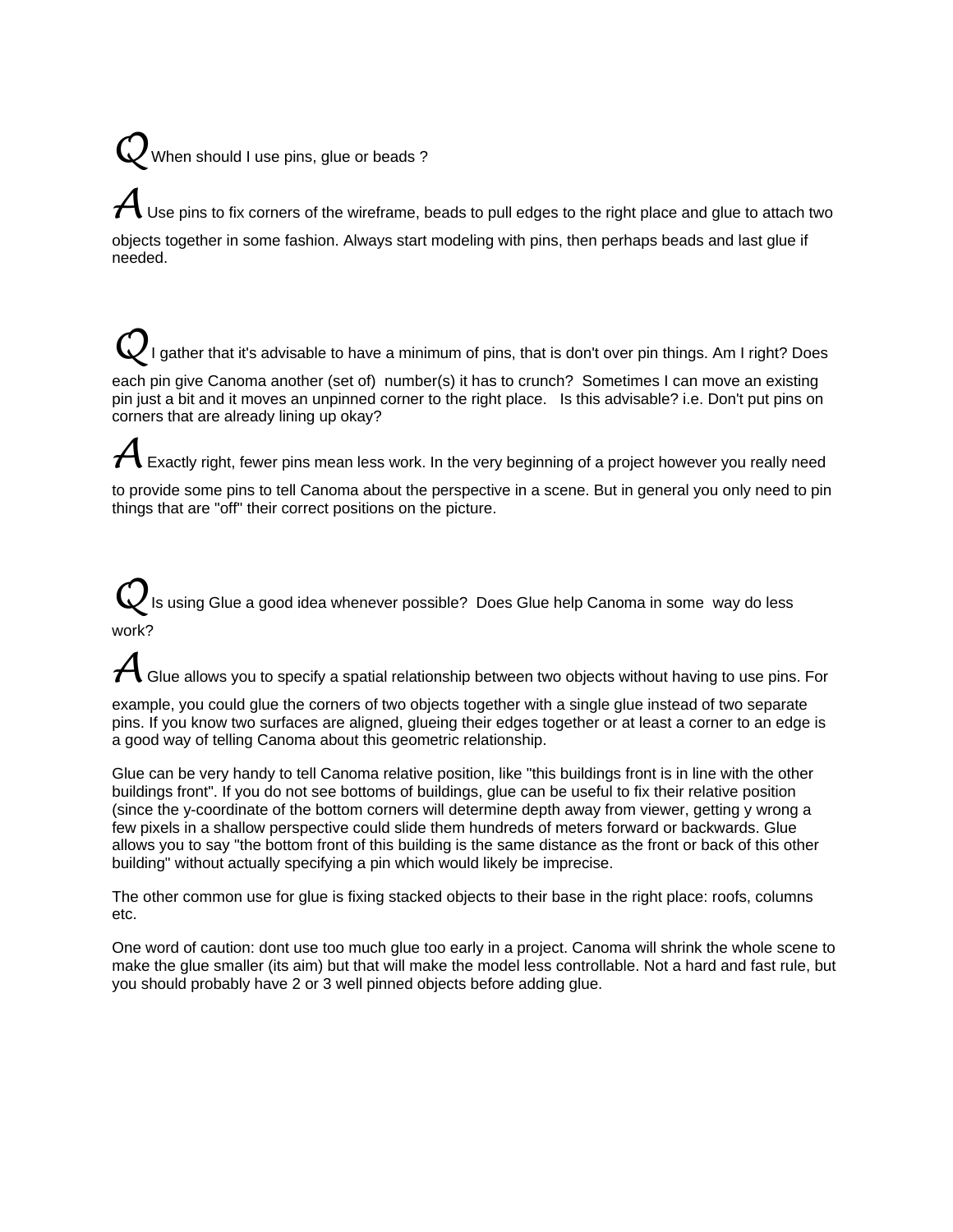Is holding down the Shift key (or checking the Align icon) when creating an object a good idea? Does the constaints it places on that object assist it in making less work for Canoma?

Absolutely. You should use stack/align/concentric whenever you can. Why ? Because it reduces the

number of free parameters Canoma has to figure out values for. For example, when you stack one primitive on top of another, Canoma doesnt have to figure out the height at which to place the second prim - it just uses the top of the first one.

Aligned was perhaps an unfortunate choice of word: we really mean "having the same orientation or rotation" rather than "colinear" . Perhaps a linguist out there can help out with a better term for v2 ?

Especially architectural scenes and cityscapes tend to be extremely parallel, so use align (==shift key creation or click on the align icon before creating a primitive) a lot. Not only will your model look better because primitives will have exactly the same orientation, you will get there faster because you need fewer pins to make the wireframes match and Canoma will compute more quickly.

Concentric is usually used together with stack, for example when making a tower or column with multiple stacked primitives that all share the same central axis.

I just used a vertical polygon to create an object -- In View Mode I found it BEHIND the curtain that defines the background of the scene. Why ?

### when Canoma creates new primitives, it \*try\* to do it in a reasonable location, somewhere in the

middle of the screen. If you are zoomed in, Canoma will try to create a new primitive somewhere in your current view. When you are creating a new primitive stacked on top of an existing one, it will try to place it right over the base primitive.

Canoma does not try to place new primitives "in front" of any others. So what may have happened is it just chose a default location midscreen, which may be behind an already placed primitive. Pulling down on the bottom two corners should bring the polygon closer to you.

There is one extra tip: the horizon line will usually be somewhere in your edit view (you wont see it perhaps we should show it - but you can imagine it there) unless you have a pretty top down view. Now as you drag an object up with a bottom pin, it will be forced to move backwards, away from you (since the pin must be on the ground plane, and that is receding into the horizon). In fact, it will get smaller quite fast as you drag it closer to the horizon. Once you are dragging it higher than the horizon line, you are asking the program to make the object lift off the ground plane or (if that is still an option) make the camera look further downwards so it forces the horizon line further upwards.

Anyway, this is getting a little too intricate, but what I mean to say is: try not to push bottom pins up beyond the imaginary horizon line (there should not be any real world objects there anyway - unless they are flying) And dont forget in case you or Canoma get really confused, there is always the undo key (10 steps of Undo)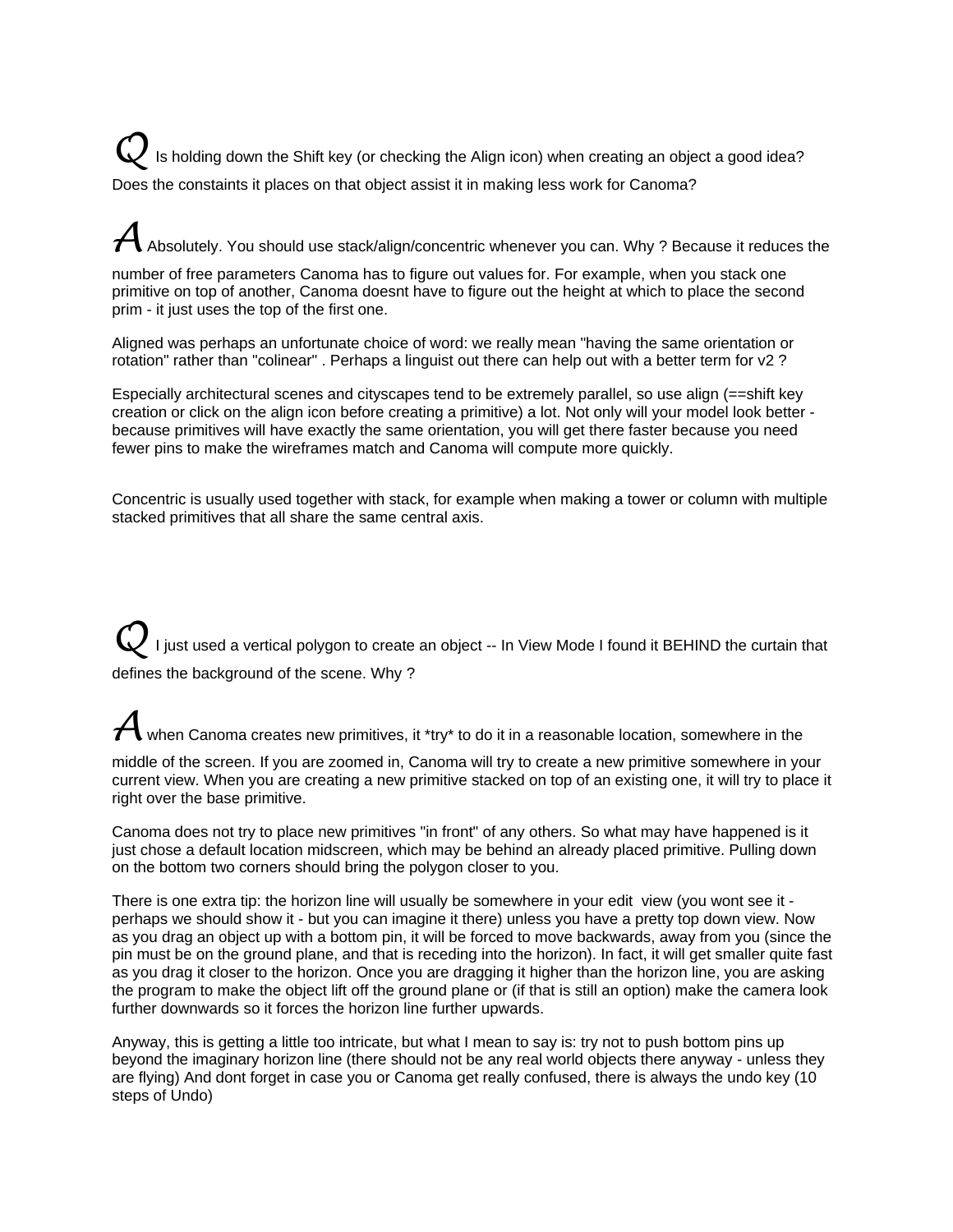What formats should I use to export my Canoma models to other 3D applications ?

 $\overline{\mathcal{A}}$  For Bryce and Ray Dream Studio, use Wavefront OBJ file format (you may want to change the

amount of ambient and diffuse lighting the texture maps on the objects produce - see Release notes dealing with " Better OBJ and SCN output control ".

For Poser3, use Poser 3 Prop format and follow the instructions in the manual. For Poser 4, things have become much simpler: export as Wavefront OBJ and just import directly into Poser. Canoma is a great room/architecture, furniture and prop generator for Poser users !

For many other 3D programs, OBJ import works fine. Canoma outputs a .mtl (material) file and all necessary textures as JPG files. Be aware that some older applications ignore the material file and hence do not show the objects textured.

For 3D Studio Max, use the VRML2 output format - it loads just nicely into Max and retains geometry, texturing and a camera object corresponding to each source image. See also Canoma 1.0.1 Release Notes on "Better VRML output"

Some architectural modeling programs only allow importing DXF files. This is not as good as the OBJ format as it does not support textures, but sometimes the only way (and sufficient for massing studies) Since some programs rescale DXF files on import, you may have to adjust the size of your imported Canoma model.

Where are the curved shapes in Canoma?

 ${\boldsymbol{\mathcal{A}}}$  We know about the need for curved shapes. The math is an order of magnitude harder and that is

why they were not included in v1 - but we are working on it. Meanwhile, you can try this easter egg: Stairs N=98 and 99. Often, you can also approximate rounded shapes with translation sweeps or polygons or (by building some "scaffolding" with rects & line primitives) arbitrary polyhedra. For example, the guitar on the Canoma CD looks very round, it was modeled using a translation sweep for its body.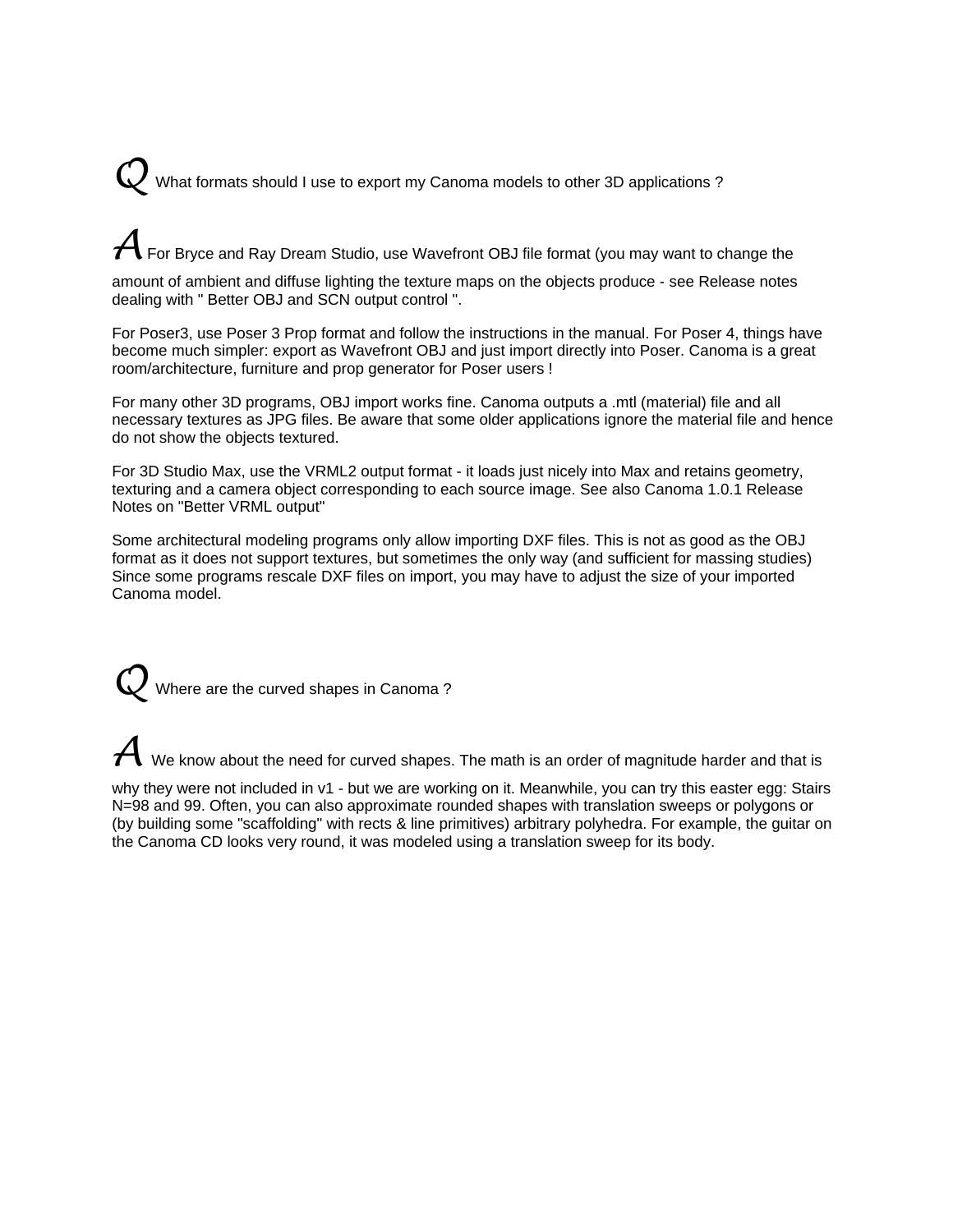Why are all the textures lost when I load a project even though I previously generated them?

## Canoma forgets the textures (on purpose). They are easy to regenerate however, just hit the turtle or

rabbit, generally this is acceptably fast. The reason Canoma wants you to regenerate rather than save textures is that as soon as you edit your scene, any applied textures will be wrong (stretched etc.) Try it: do tutorial 1, texture the box & ground plane. Looks fine. Go back into edit mode, and make the ground plane bigger in one dimension (or smaller) Go back into view mode. Squashissimo ! Now retexture. All is well again.

So keeping the textures really only makes sense if you promise not to modify the model anymore (for example you only use it to demos) So you promise ?

Ok, here is a trick: hold down the ctrl key (cmd on the mac) while hitting the turtle. In addition to creating the textures, Canoma will write them into a Cache folder on disk (same dir as 3dv project). Now quit Canoma. Restart,load the 3dv file and hit ctrl/cmd-turtle again. Canoma checks for existence of the cache. If its there, it sucks all the textures in from there immediately, no computations. This is also a nice feature if you want to batch process all textures with a Photoshop filter, like a dry brush or one of Kais hairy things. Just make an action and batch apply it to the cache folder. One word of caution: if you change your scene after all (you \*did\* promise...) then you have to manually delete the cache folder.

The other time textures are memorized is when you edit them with the Canoma brush tool & Photoshop or Painter etc. Edited textures appear immediately on load.

Is there a connection between Canoma and all the Renaissance Art on the box and samples ?

### ${\cal A}$  Yes. Canoma uses Renaissance imagery from Italy (and the Vermeer example from Holland)

because that is when the concept of perspective was first introduced to painting and science (by Alberti & Bruneschelli, and later da Vinci and Albrecht Durer (who went to visit da Vinci). The cover art for the Canoma box is a composite made from a Canoma model of the Campo (tower) in Siena which is at the center of the Tuscany region in Italy and which flourished during the renaissance together with its bigger rival, Florence. The textures of the Campo model were somewhat massaged in Photoshop then brought into 3D Studio Max where the composit with the room was made. The view through the window shows the town square of Siena.

Over 300 years later, Canoma reverses the process of bringing physical objects onto a canvas using perspective. With Canoma you start with an image and let the program & its math reverse the process, extracting 3D shapes back out of the flat image.

For example, we have used "The Music Lesson", Johannes Vermeer ca. 1662-65

He painted in his studio in Delft, Holland. Many of his paintings were done in the same room, so you could find soome similarities between them. It is also believed he used some form of Camera Obscura (pinhole camera) for his precise perspective work.

Check out http://www.grand-illusions.com/vermeer1.htm for some background on Vermeer, the Camera Obscura and a reconstruction of his studio (pre Canoma, a physical reconstruction)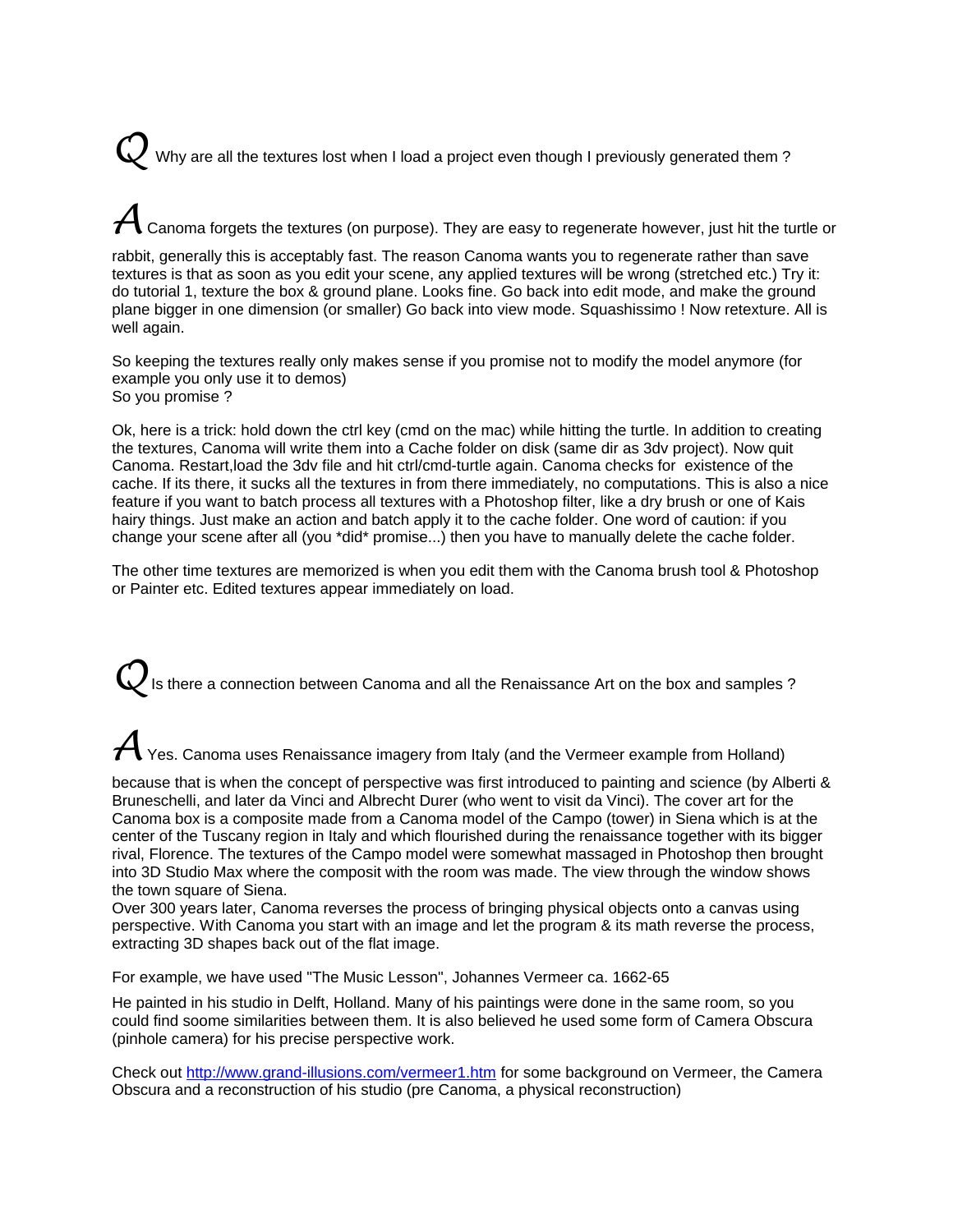or Illusions of Renaissance Art: http://tqd.advanced.org/3257/illusion.html

 $Q$  is there a Canoma demo available ?

 ${\cal A}$  Yes. Its free. Tell all your friends ! It is available from:

http://www.metacreations.com/products/canoma Mac and Win version are available. This demo version does not time out. It comes with several tutorials (sample files + step-by-step documentation in pdf) which guide you through the process of image assisted modeling that Canoma uses. What makes it a demo version is that it only loads the tutorial files we supply with it. All features of the full version are available, including export to other file formats, texture editing with Photoshop or Painter, Animations etc.

**Canoma models in Poser - lighting suggestions.** 

 $\blacklozenge$  Canoma models are "prelit", that is the photographs from which they derive already show the scene

lit, so quite often just ambient light will do. We suggest using white lights only for Canoma scenes and turning shadow casting for the scene itself off (Select the Canoma prop, double click to bring up the properties dialog for the prop, and turn off shadow casting).

Q Canoma models in Bryce - importing tip.

 ${\cal A}$  When you import Canoma models into Bryce as OBJ files, everything is fine the first time. But say

you changed your model in Canoma, export it as OBJ again, switch back to Bryce, delete the old Canoma object in Bryce, and import again, your textures may be wrong. This is because Bryce has a texture caching feature which in this case gets it wrong: it thinks it already has loaded some textures (typical Canoma name is "name0001.jpg") and will not load it again - which is fine if the texture has not changed. But if it has, then you will see the old, wrong texture in Bryce.

Solution: you have to close the Bryce model after you deleted the old Canoma object, then open again and import the new one. Closing will delete the texture cache.

For the same reason, do not name two Canoma objects you want to import the same since the texture names will overlap and Bryce will not load the second imported objects textures correctly.